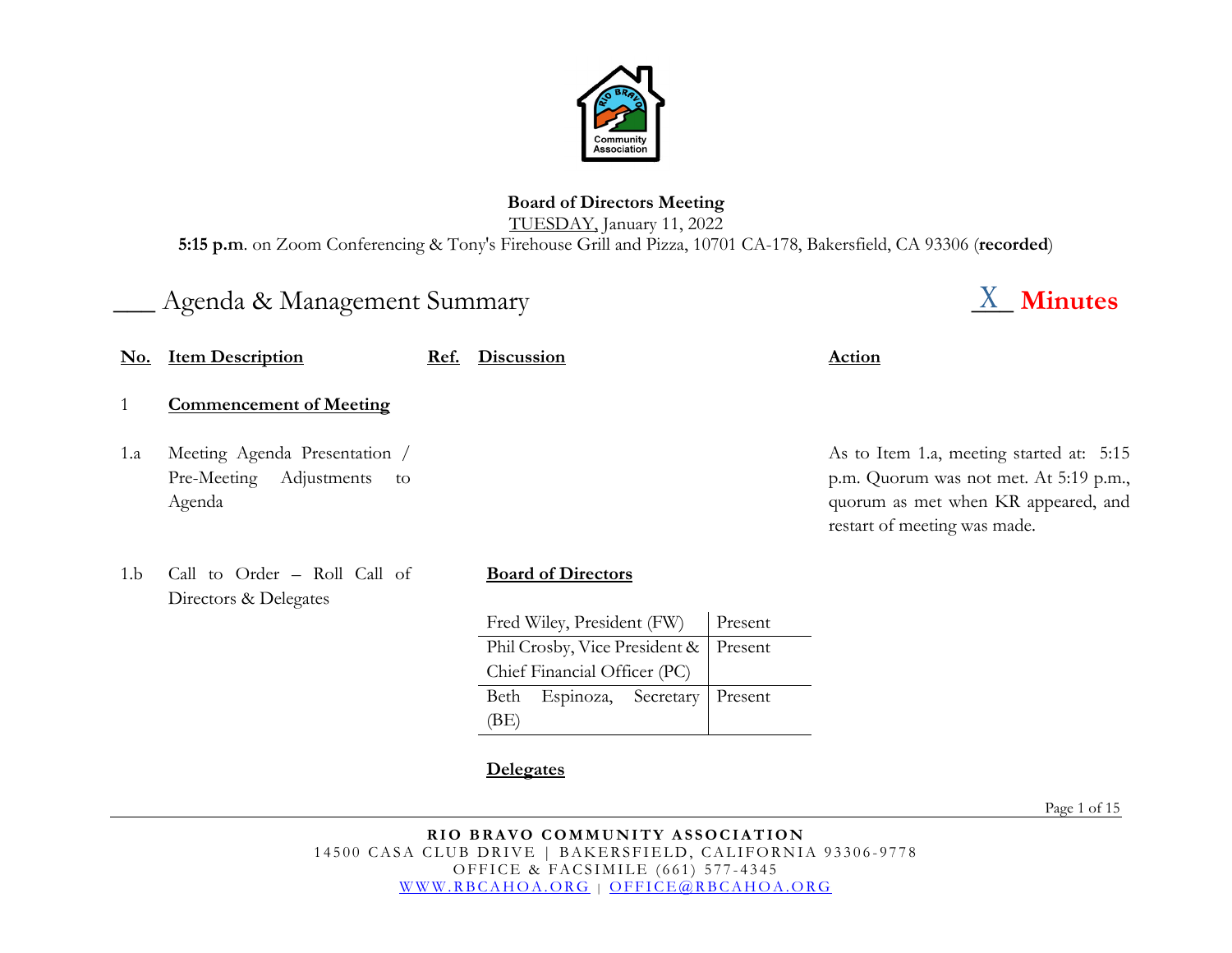

| Montagna HOA by and              | KR present            |
|----------------------------------|-----------------------|
| through Stephen Greenfield       | $(5:18 \text{ p.m.})$ |
| & Kerri Roberts                  | SG Zoom               |
|                                  | $5:25$ p.m.)          |
| Rio Vista HOA by and             | Not                   |
| through Raj Doshi & Craig        | Present               |
| Michaud                          |                       |
| Rio Vista Estates HOA by         | <b>SS Present</b>     |
| and through Skip Staley and      |                       |
| Art Mijarez                      |                       |
| Shayan Capital, LLC (20);        | Not                   |
| Kona Crown Holdings, LLC         | Present               |
| $(25\%)$ ; Falcon T Investments, |                       |
| LLC (25); and Lakewood           |                       |
| Parkway, LLC (30) by TBD         |                       |
| Estates of Rio Bravo HOA by      | <b>Not</b>            |
| and through                      | Present               |
| The Manors by and through        | <b>Not</b>            |
| Johnny Duenas                    | Present               |
| Rio Bravo Country Club,          | <b>Not</b>            |
| LLC by and through Randy         | Present               |
| Steinert                         |                       |

# **Guest(s)**

Page 2 of 15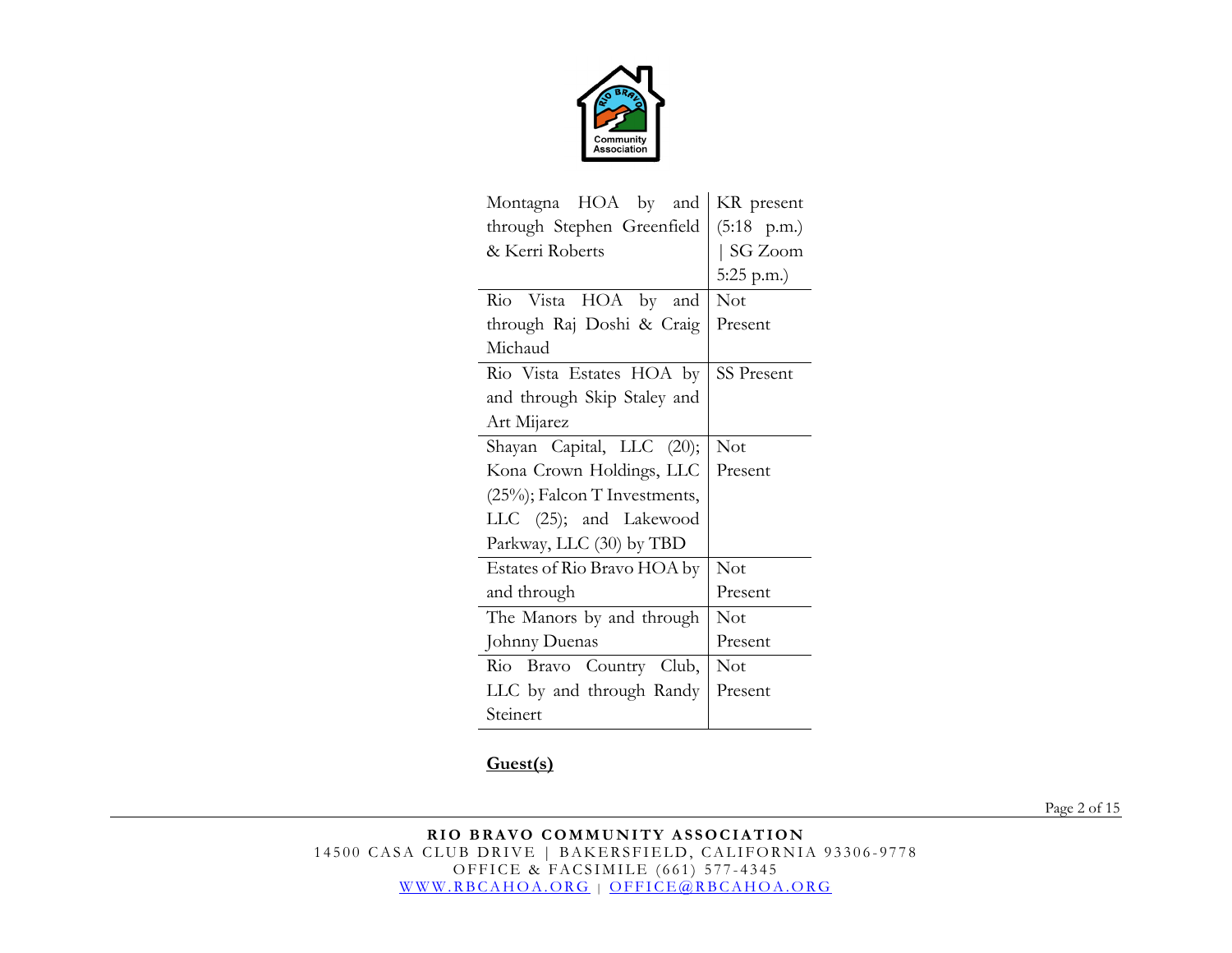

| Mark Hall, Montagna           | Present    |
|-------------------------------|------------|
| Tony Martinez (present at     |            |
| times)                        |            |
| Rio Bravo Fairways by and     | <b>Not</b> |
| through Scott Johnson         | Present    |
| Rio Bravo Golf Course         | Not        |
| Master HOA by and through     | Present    |
| Kelly Lucas                   |            |
| Casa Club HOA<br>by<br>and    | <b>Not</b> |
| through                       | Present    |
| Mario<br>Valenzuela,<br>Sarah | MV Present |
| Resa, Manager                 |            |

1.c Approval of the November 9, 2021, Meeting Minutes.

As to Item 1.c, PC motioned to approve the November 9, 2022, Meeting Minutes. FW 2nd – Majority in Favor. (Based on 2nd vote after quorum met.)

### 2. **New Business**

2.a New Items, Floor Items & Open Discussion

1. Officer Elections As to Item 2.a.1, Officer elections held: PC motioned to nominate FW for President. BE 2nd – All in Favor.

Page 3 of 15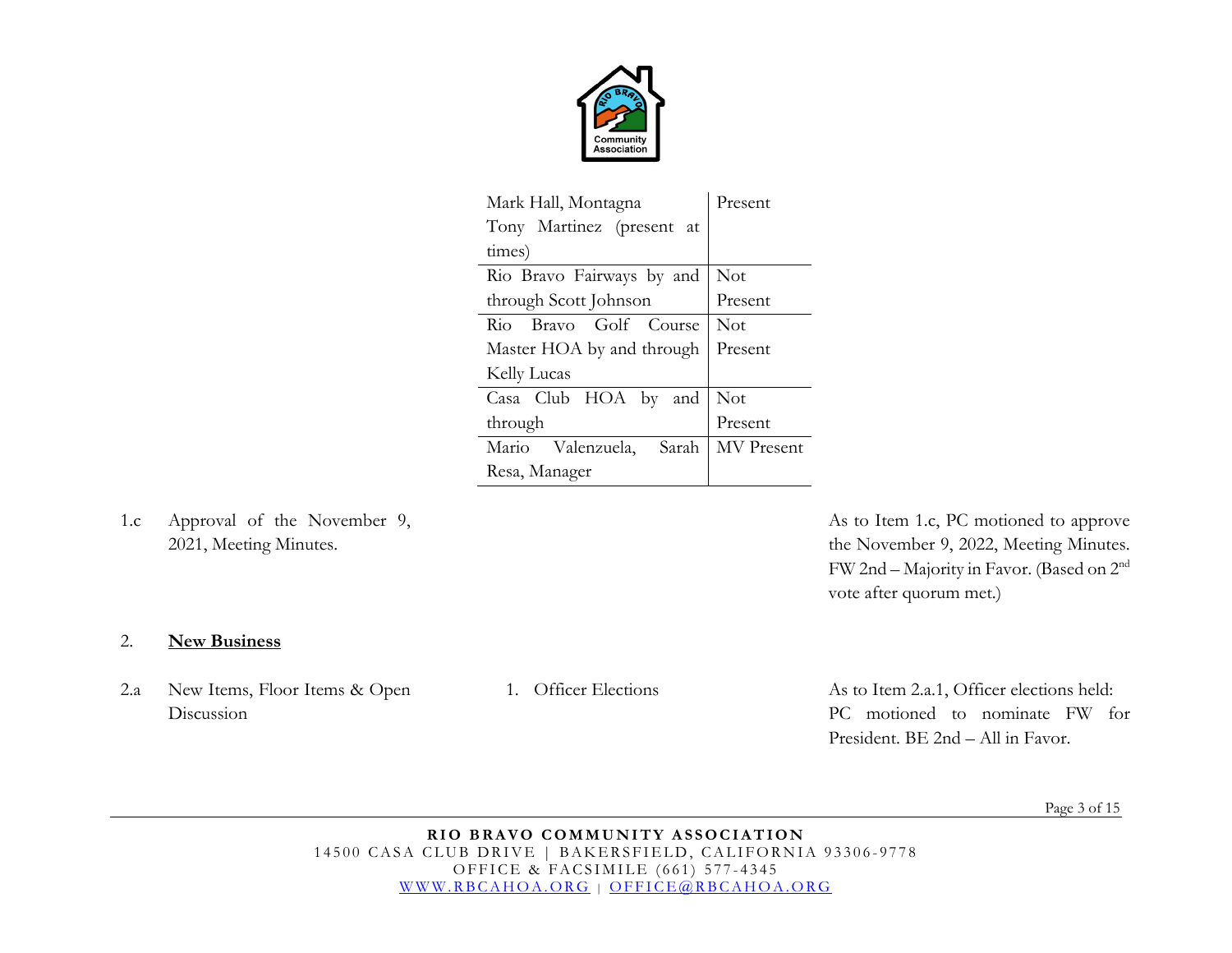

2. Kachay Global Development Update FW motioned to nominate PC for Vice President & Chief Financial Officer. BE 2nd – All in Favor. PC motioned to nominate BE for Secretary. FW 2nd – All in Favor. All nominees accepted their officer positions. As to Item 2.a.2, FW updated board on earlier meeting with Kachay Global Development representatives on their endeavor to purchase golf course and land around golf course. Discussion was had. RBCA will assist in any manner possible. As to Item 2.a.3, MV noted that on Goal # 1, management was added instead of owner. BE provided updated on secondary gate with vehicle follow throughs. BE reported discussion with Johnny Duenas (JD). BE reported that back gate code was changed. MH report gate arm with transponders connected with front station bid was \$60K. Spike strips previously considered but not

Page 4 of 15

**RIO BRAVO COMMUNITY ASSOCIATION** 14500 CASA CLUB DRIVE | BAKERSFIELD, CALIFORNIA 93306-9778 OFFICE & FACSIMILE (661) 577 - 4345 [WWW.RBCAHOA.ORG](http://www.rbcahoa.org/) | [OFFICE@RBCAHOA.ORG](mailto:OFFICE@RBCAHOA.ORG)

3. 2022 Goals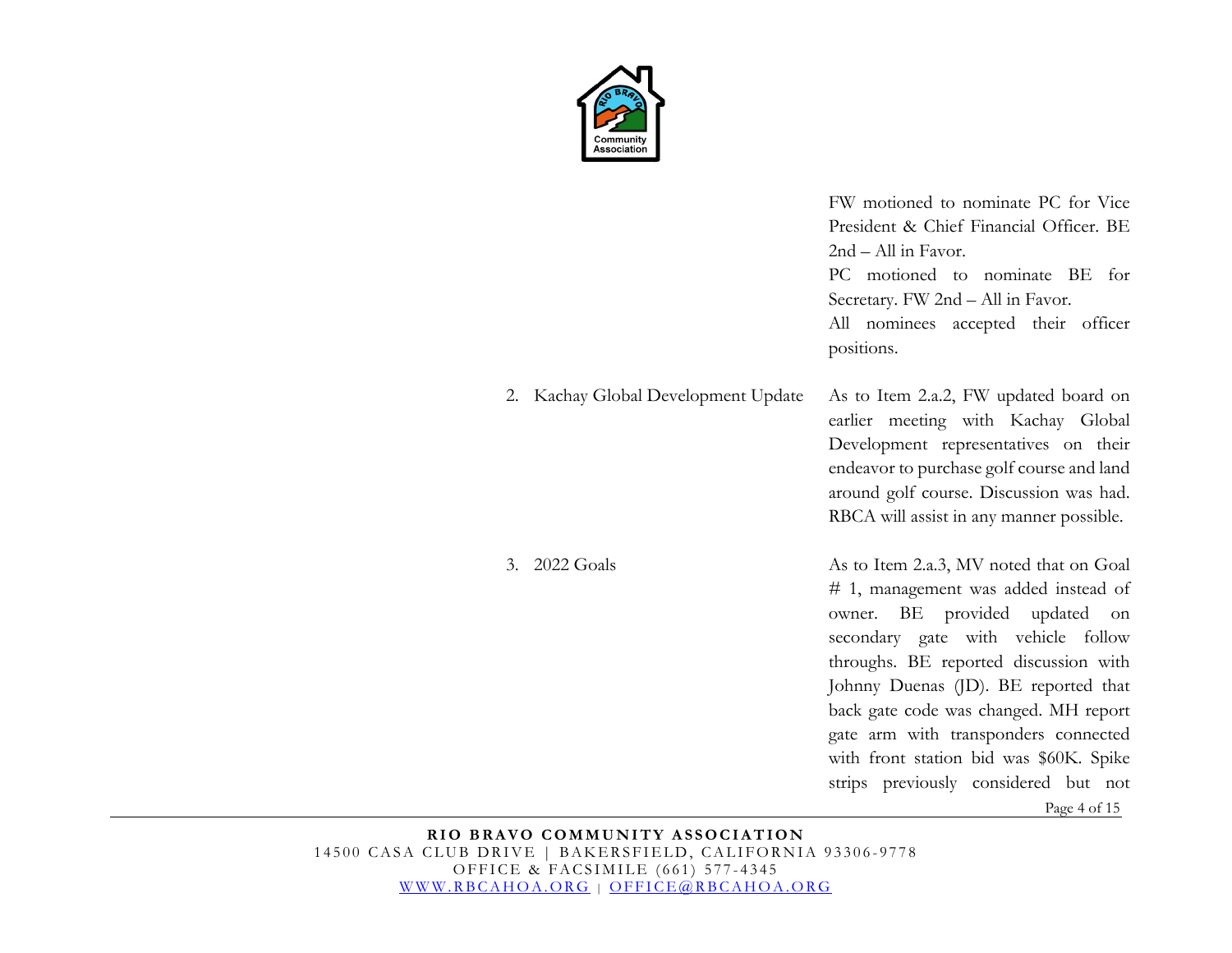

4. Open Floor

conducive to insurance company. SS suggested future gate to come under RBCA protocols. FW indicated a CC&R change would be needed. FW indicated that CC&R workshops need to start again. Discussion had. PC requested that Goal # 4 be removed as lake drainage inlet fixed.

As to Item 2.a.4, FW indicated that MH has agreed to continue with installing transponders. FW informed MH of privacy issues related to member data. MH acknowledged.

SG had questions regarding new owners of Highpointe Communities. MV provided known information. MH also updated on historical ownerships changes.

Meeting announced.

2.b Next Meeting: Board Meeting

Tuesday, February 8, 2021, at 5:15 p.m. via Zoom Conferencing and/or Tony's Firehouse Grill and Pizza, 10701 CA-178, Bakersfield, CA 93306.

Page 5 of 15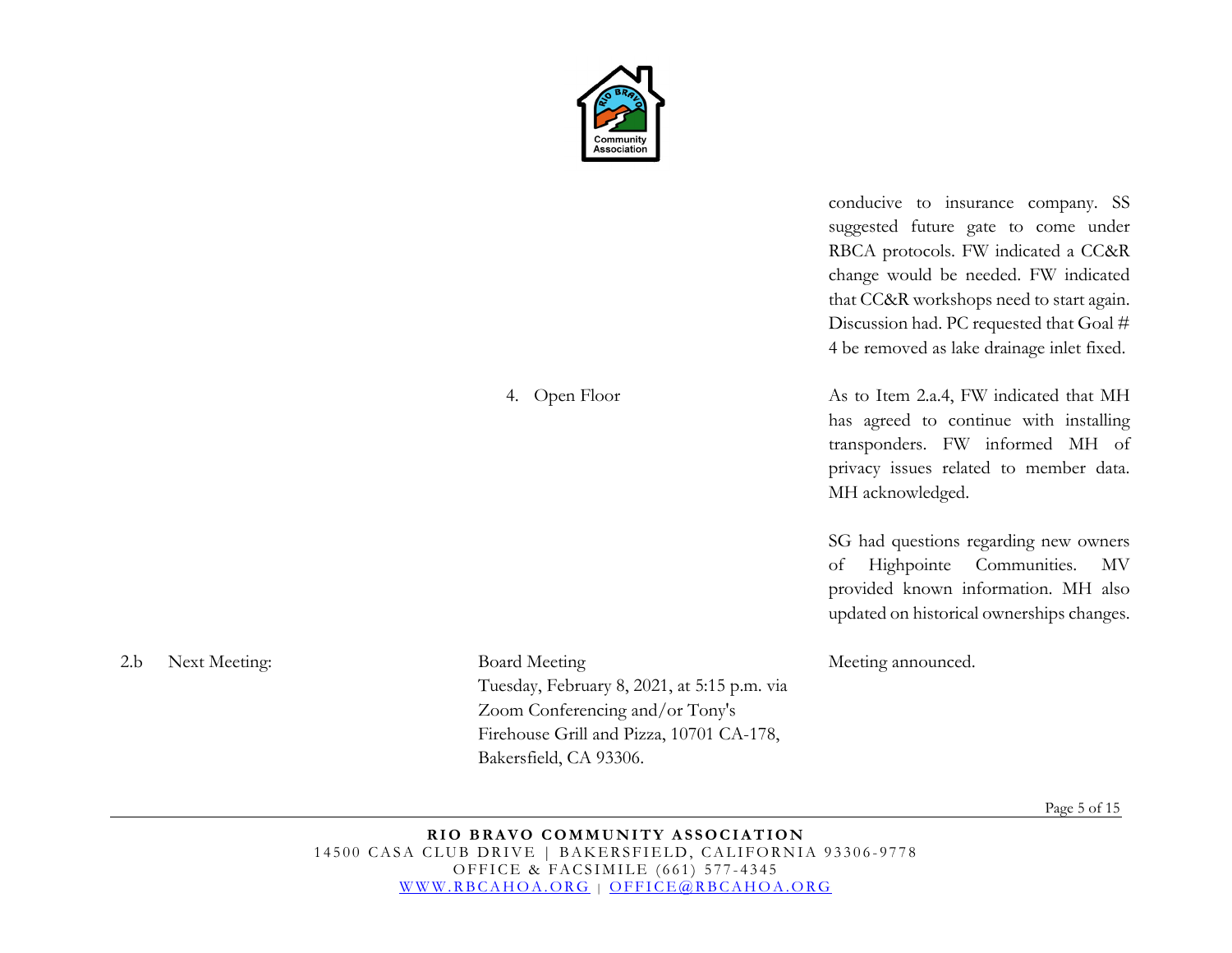

3.a Financial Summary – account balances as of January 7, 2022.

\$20,991.20 Chase Operating Account \$37,833.86 Chase Savings Account ---------------- \$58,825.06

Non-redacted version available in BOD files.

C \$10,750.69 12/31/21

\$45,868.25 11/30/21

3.b Chase Bank Checking Activity, Operating Account, Reconciliation, and Bank Statement for account ending 5572. Reconciliation report through 11/30/2021 and 12/31/2021.

3. **Financial & Accounting** Consent Items designated with a "C."

As to Consent Items, PC motioned to approve Consent items. BE 2nd – All in Favor.

- 3.c Chase Bank Savings Activity, Reconciliation, and Bank Statement for account ending 5761. Reconciliation report through 11/30/2021 and 12/31/2021. C \$37,833.79 12/31/21 \$37,833.44 11/30/21 Non-redacted version available in BOD files.
- 3.d Financial Report for November and December 2021. Profit & Loss Statement of Cash Flows Balance Sheet

Page 6 of 15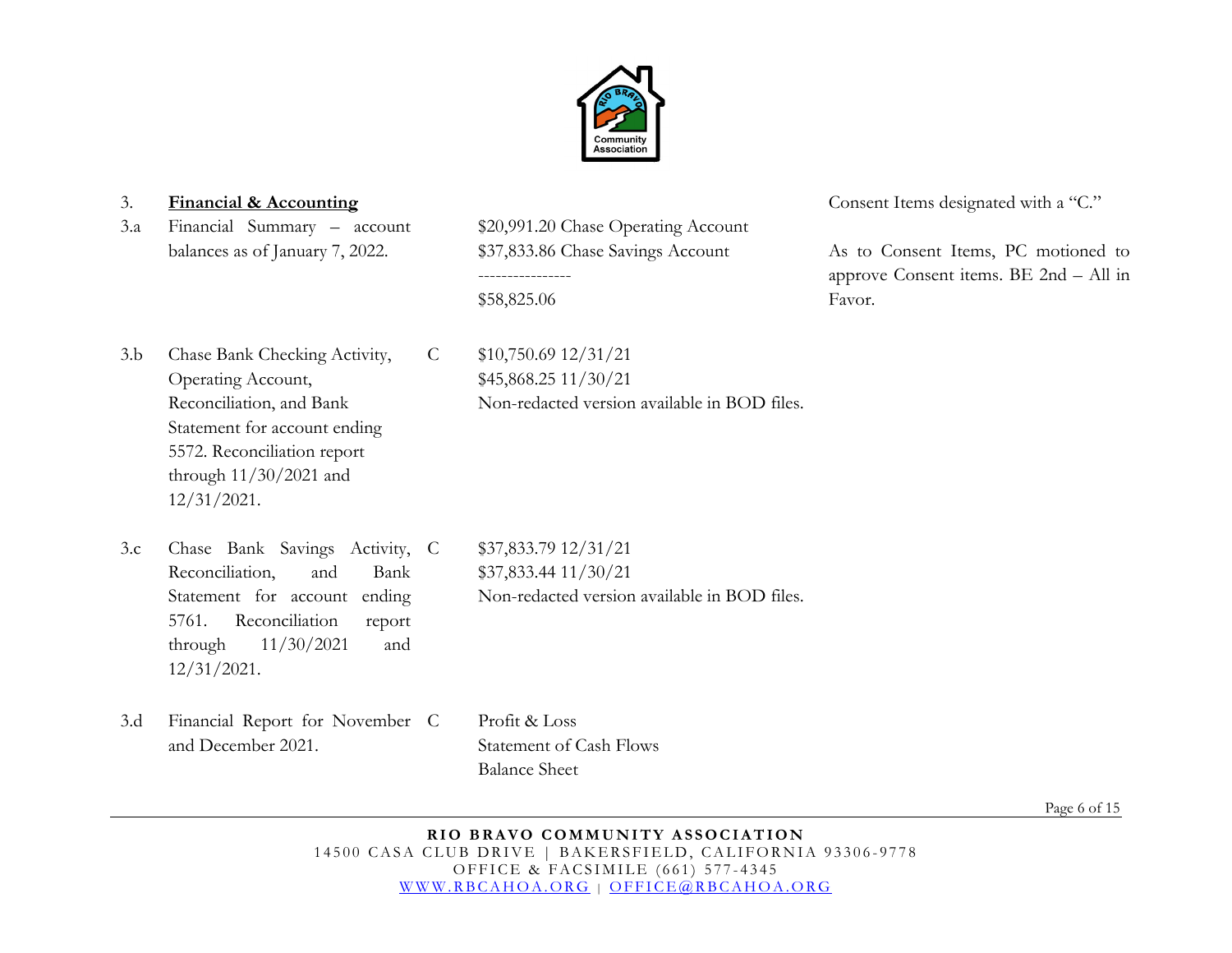

Budget to Expense

|                |    | RATIFICATION - Utilities/Dwelling Live          |
|----------------|----|-------------------------------------------------|
| $\overline{C}$ | 1. | \$317.05<br>on $12/3/21$<br>PG&E                |
|                |    | (9301712956-5 Guard Station & Street            |
|                |    | *combined*) Electronic Payment                  |
| C              | 2. | 11/2/21<br>\$281.22<br>PG&E<br>on               |
|                |    | (9301712956-5 Guard Station & Street            |
|                |    | *combined*) Electronic Payment                  |
| $\mathcal{C}$  | 3. | \$38.57 on 12/6/21 California Water             |
|                |    | Service<br>$(\text{account} \qquad 5814588888)$ |
|                |    | Electronic Payment                              |
| $\overline{C}$ | 4. | $$41.64$ on $11/2/21$ California Water          |
|                |    | Service<br>$(\text{account} \qquad 5814588888)$ |
|                |    | Electronic Payment                              |
| $\overline{C}$ | 5. | $$106.11$ on $11/6/21$ TelPlex (guard           |
|                |    | phone)                                          |
| $\overline{C}$ | 6. | \$108.67 on $11/8/21$ TelPlex (guard            |
|                |    | phone)                                          |
| $\overline{C}$ | 7. | $$107.55$ on $12/8/21$ to Spectrum              |
|                |    | (guard internet)                                |
| $\overline{C}$ | 8. | $$107.55$ on $11/8/21$ to Spectrum              |
|                |    | (guard internet)                                |
| C              | 9. | $$600.12$ on $12/8/21$ to DwellingLive          |
|                |    | (monthly service)                               |
|                |    |                                                 |

Page 7 of 15

# 3.e Outgoing Funds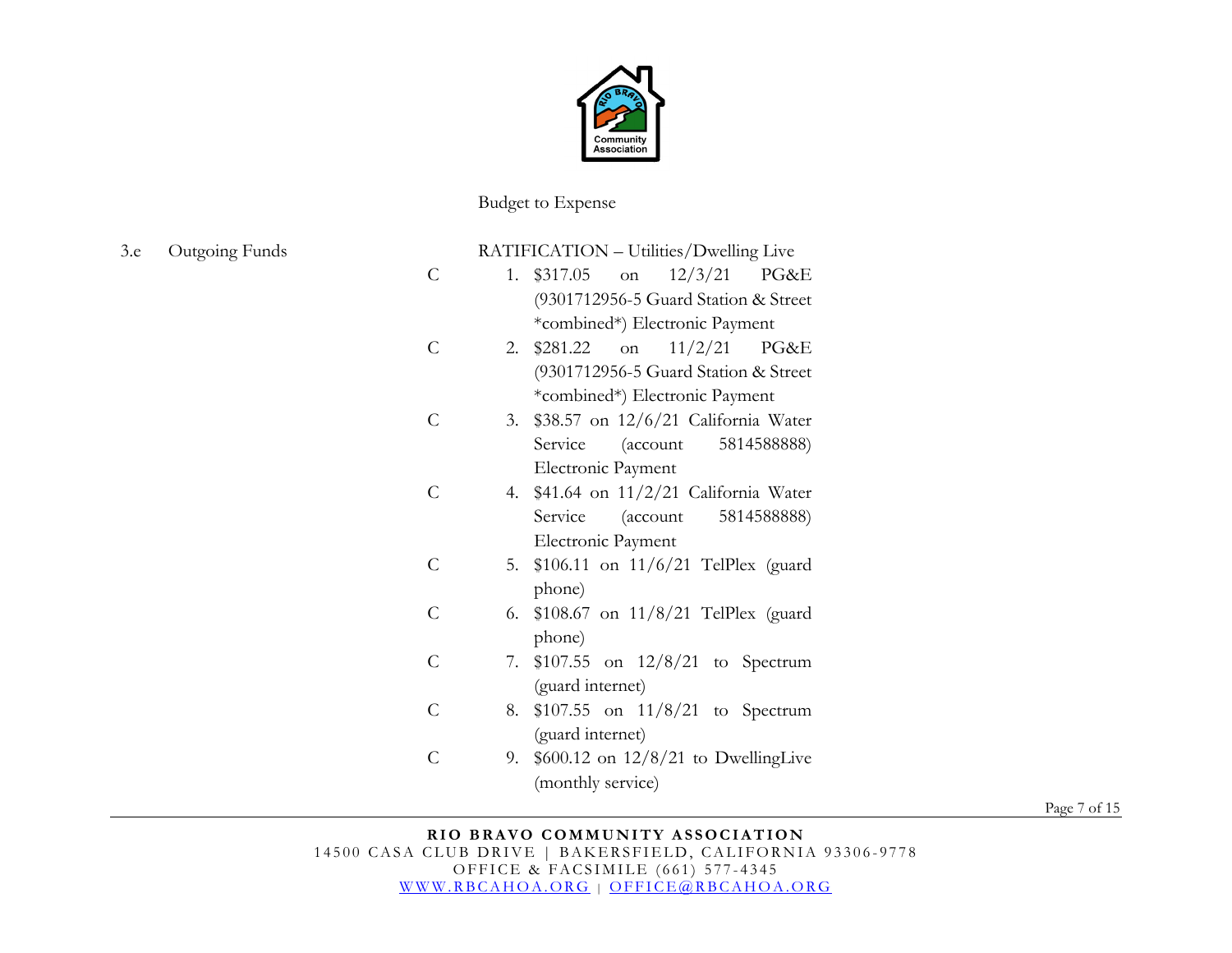

| C              | 10. $$52.00$ on $12/6/21$ to DwellingLive<br>(credits)        |
|----------------|---------------------------------------------------------------|
| $\mathcal{C}$  | 11. $$464.10$ on $11/15/21$ to DwellingLive<br>(passes)       |
| $\overline{C}$ | 12. \$600.12 on 11/10/21 to DwellingLive<br>(monthly service) |
|                | <b>CHECKS TO RATIFY</b>                                       |
| C              | 13. \$4,884.00 Philadelphia Insurance                         |
|                | Company [check paid electronically                            |
|                | ACH] for HOA and Umbrella                                     |
| C              | 14. \$5,347.97 HOA<br>Management                              |
|                | (November<br>2021<br>services,                                |
|                | reimbursements, and annual collection                         |
|                | percentage)                                                   |
| C              | 15. \$7,706.00 to R. Stanley Security                         |
|                | (Invoice 18895)                                               |
| $\mathcal{C}$  | 16. \$7,920.00 to R. Stanley Security                         |
|                | (Invoice 18869)                                               |
| $\overline{C}$ | 17. \$8,448.00 to R. Stanley Security                         |
|                | (Invoice 18842)                                               |
| $\overline{C}$ | 18. \$835.00 to Letourneau Landscape                          |
|                | Services (monthly landscaping)                                |

Page 8 of 15

11/30/21 Invoice 3882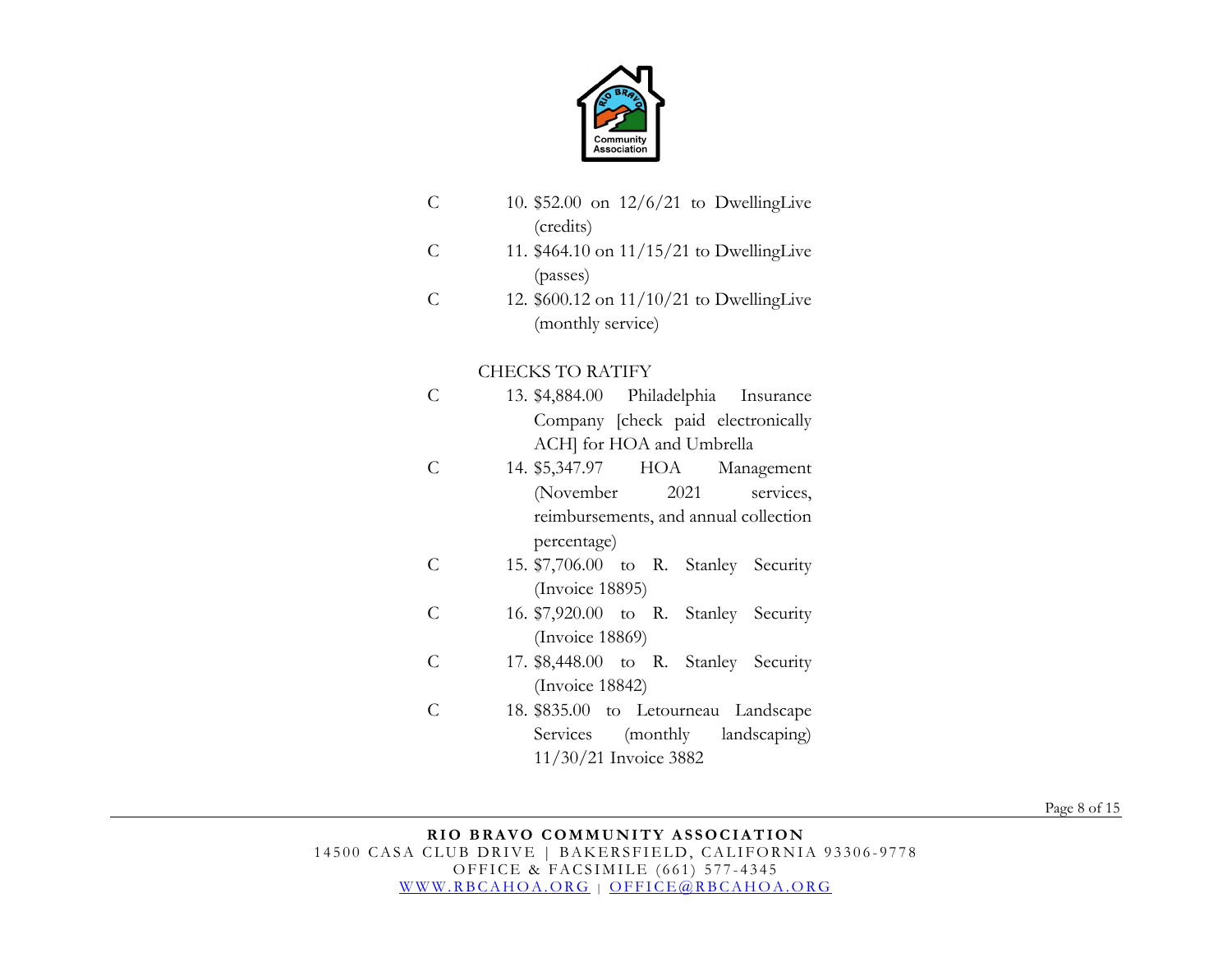

- $\mathcal{C}$ 19. \$252.00 to Letourneau Landscape Services (fertilizer, sprinkler repairs) 11/30/2021 Invoice 3883
- C 20. \$44.00 to Orkin (pest control)
- $\overline{C}$ 21. \$741.45 to Beaumont & Tashijan (legal fees) 11/30/2021 Invoice 130340
- C 22. \$200.00 to Aurelio Hernandez (December 2021 janitorial services)

# CHECKS TO DISBURSE

- C 23. \$7,920.00 to R. Stanley Security (Invoice 18919 through 12/15/21)
- C 24. \$943.00 to Letourneau Landscape Services (monthly landscaping, preemergent) 12/29/21 Invoice 3960
- C 25. \$1,539.40 HOA Management Solutions, Inc. (December 2021 services and reimbursements)
- C 26. \$200.00 to Aurelio Hernandez (January 2022 janitorial services)
- 3.f Other Administrative / Financial Items
- 1. Ratification of Highpointe Waiver of As to Item 3.f.a, MV outlined previous Collection Fees

practices of late charge, finance charges for parties that pay in full. FW provided an estoppel certificate to Highpointe

Page 9 of 15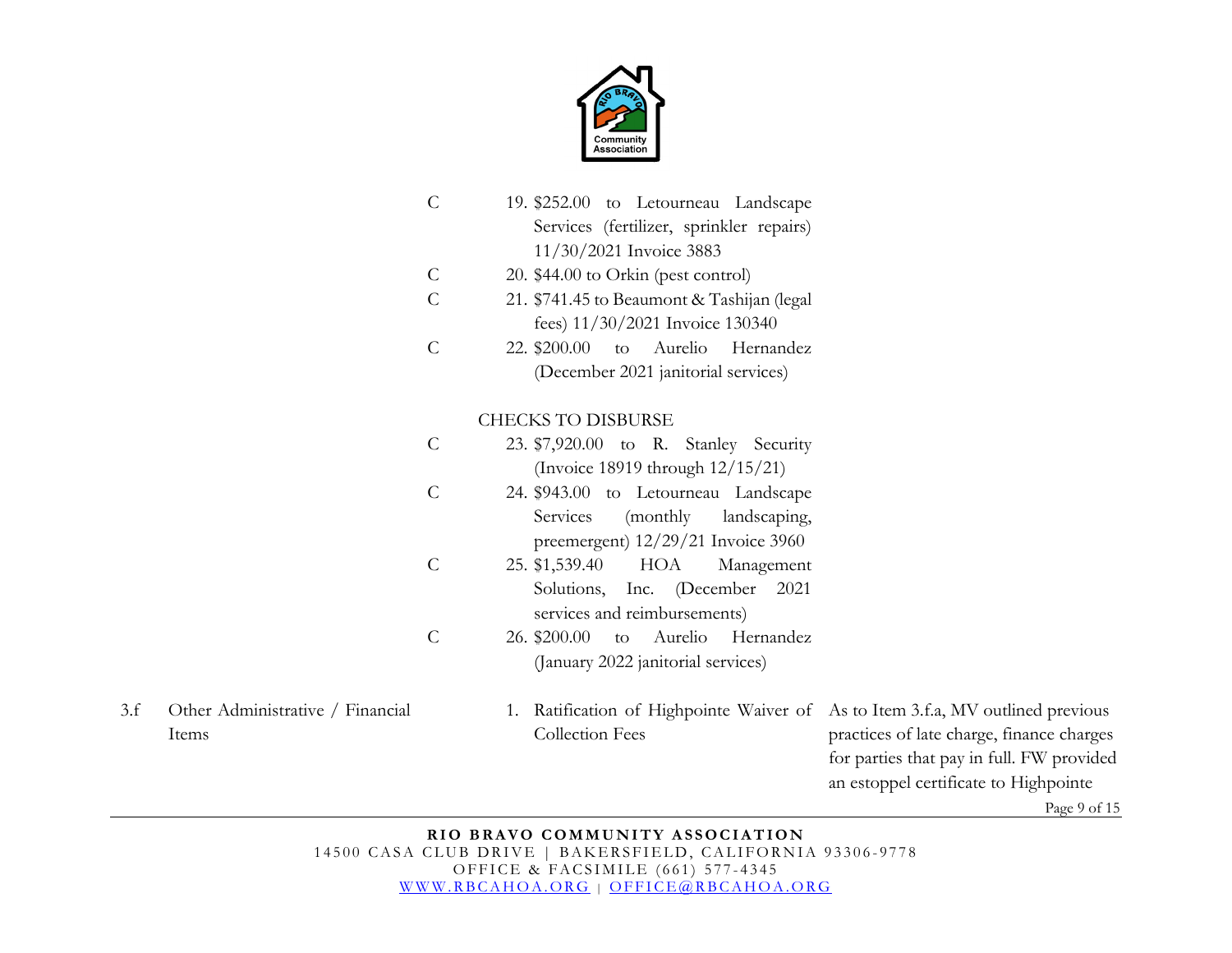

Communities. Ratification is being requested of the fee waiver provided as part of the estoppel certificate. PC motioned to ratify FW's decision to waive fees related to the estoppel certificate provided to Highpointe Communities. Discussion had. BE 2nd – All in Favor.

- 2. Banking Resolution Removal of As to Item 3.f.2, MV presented a banking Former Board Member and Addition resolution to remove former board of New Board Member members and add new board members on all banking accounts. PC motioned to approve the banking resolution. Discussion had. FW 2nd – All in Favor.
- 3. Casa Club Annexation and Related Billing **■**  As to Item 3.f.3, MV indicated that notice regarding legal action was set forth in the annual disclosures. MV indicated

that notice is not required for collection actions; however, this action may be viewed as more than a collection action.

Page 10 of 15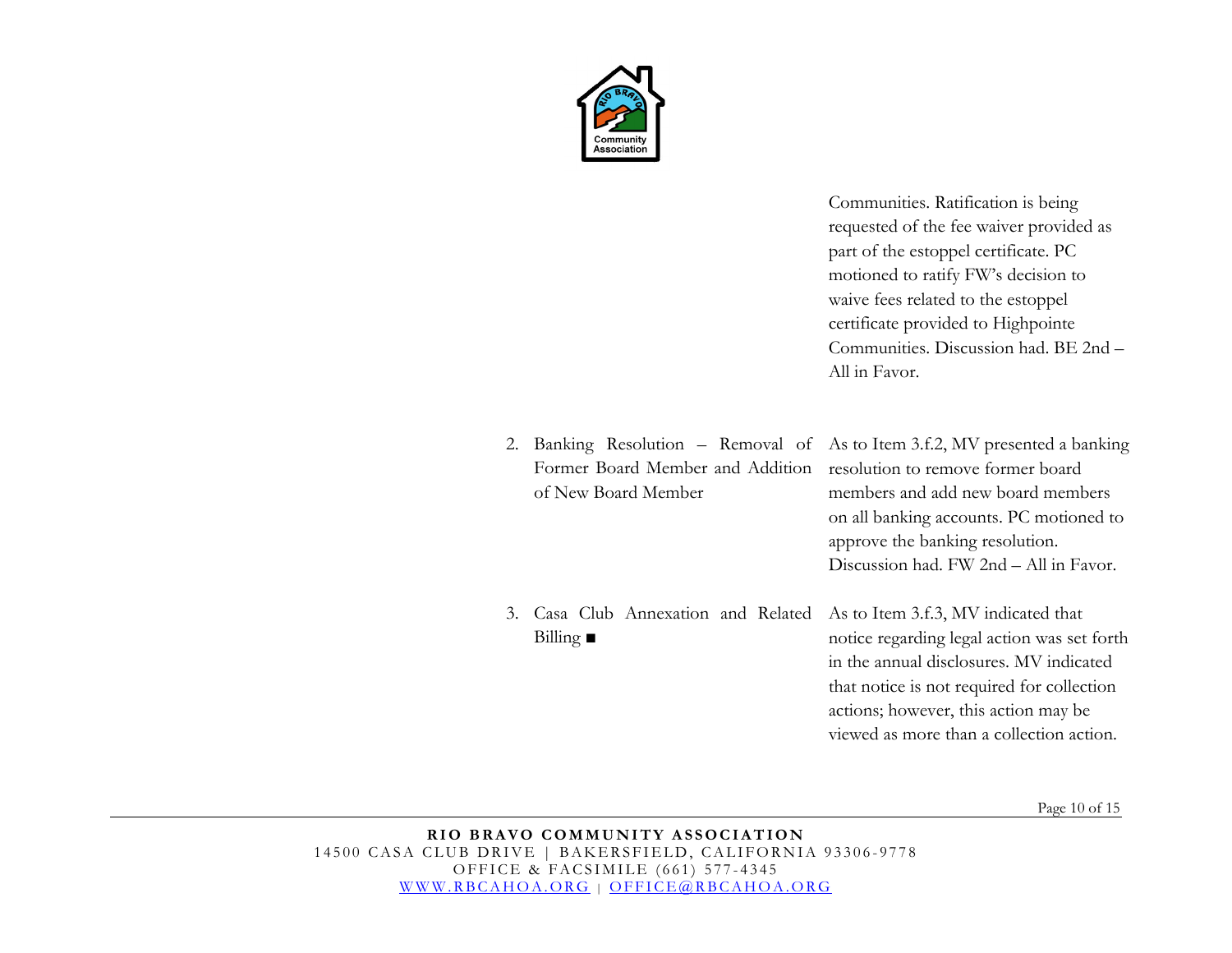

- 4. Rio Bravo Fairways Security Gate As to Item 3.f.4, no update. Billing **■**
- 5. PG&E Rebill case ID 6509951392 As to Item 3.f.5, MV to investigate (placeholder) whether credit has been provided or not.
- 6. Assessment Lien none scheduled [Note: Notice of Default and Notice of Trustee Sale on Executive Session Agenda]

As to Item 3.f.6, no activity for regular session; however, notice of defaults and notice of trustee sales were approved in Executive Session.

### 4. **Regular & Ongoing Business**

4.a Operational Items As to Item 4.a., no activity.

MV indicated prior to adjournment that print/copying costs has increase and MV will start charging .12 per page for print/copy fees.

Page 11 of 15 FW indicated prior to adjournment issues with Highpointe Communities related to development, water, etc. FW also reached out to Ed Coyne on his development and having access roads during Highpointe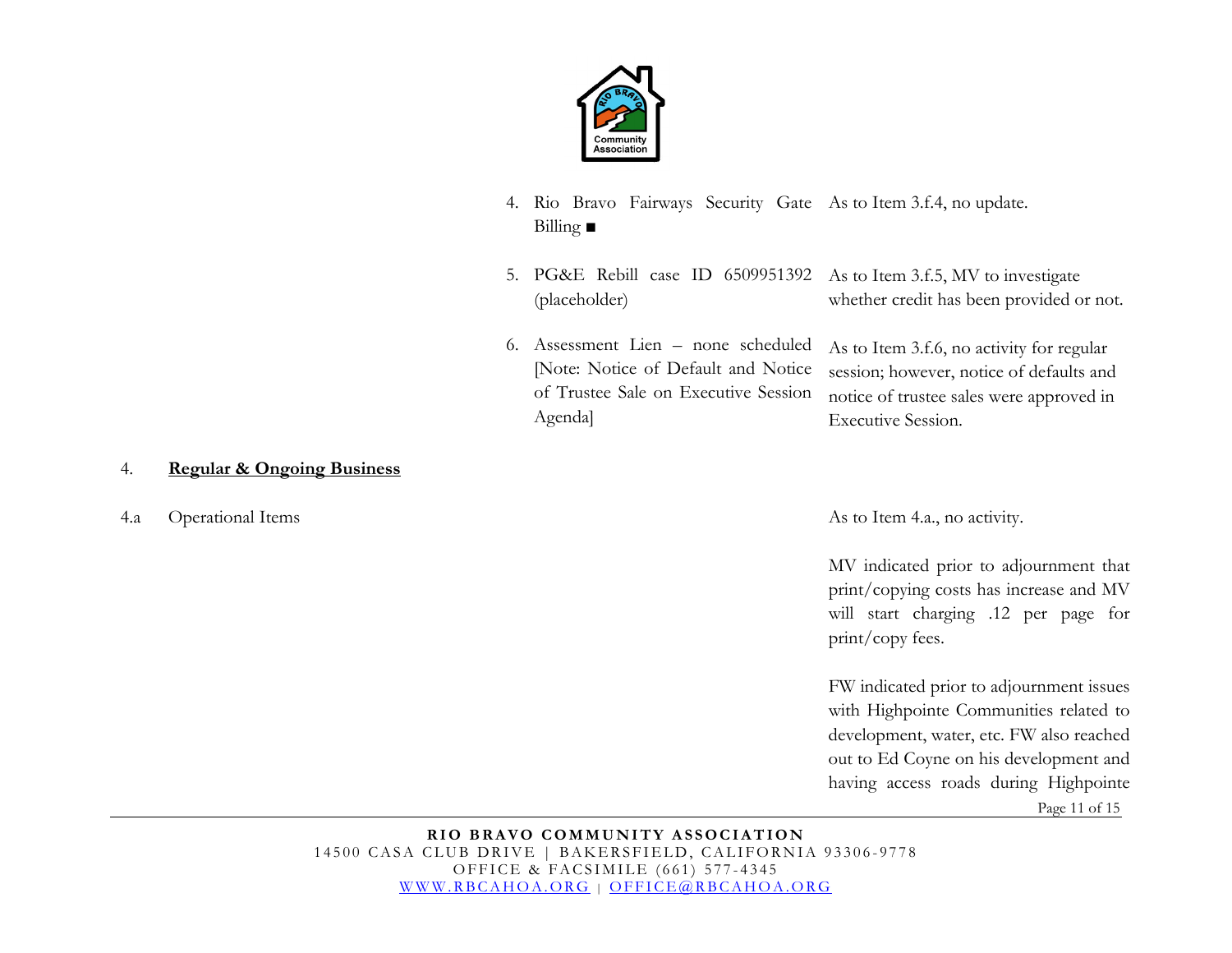

|     |                                 |                                    | Communities development. Ed Coyne<br>wants Club access, and he has several lots<br>that face golf course.                                                                                                                                                                                                                         |
|-----|---------------------------------|------------------------------------|-----------------------------------------------------------------------------------------------------------------------------------------------------------------------------------------------------------------------------------------------------------------------------------------------------------------------------------|
| 4.b | Roadway Maintenance Report      |                                    | As to Item 4.b, no activity.                                                                                                                                                                                                                                                                                                      |
| 4.c | Landscape Maintenance Report    |                                    | As to Item 4.c., PC reported he met with<br>Dave Foley with Letourneau Landscape<br>and discussed flower beds, looking at box<br>woods, annuals. The water coverage<br>seems to have been resolved with the<br>increased pressure. Dog walking is killing<br>the grass. Crews will be collecting the<br>tumble weeds in sections. |
| 4.d | Board Education & Training      | 1. Davis-Sterling Newsletter Links | As to Item 4.d.1, educational inserts in<br>packet but nothing new for 2022 at this<br>point.                                                                                                                                                                                                                                     |
| 4.e | Prior Executive Session Summary |                                    | As to Item 4.e, MV provided a summary,<br>which included notice of defaults, notice<br>of sale, potential litigation, potential<br>purchasers, current litigation discovery<br>phase.                                                                                                                                             |

Page 12 of 15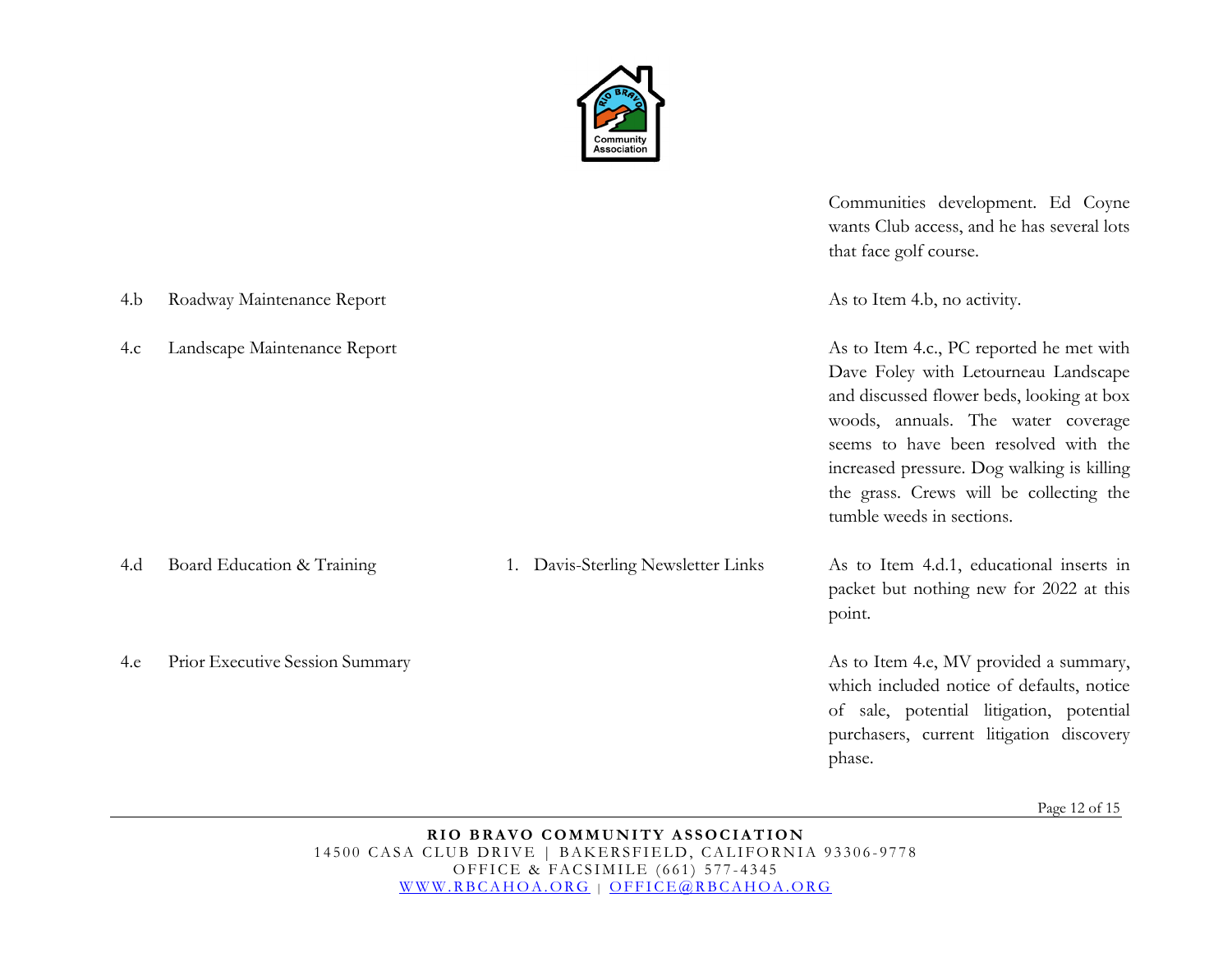

### 5. **Security Gate Business**

5.a Security Gate Report

|    | 1. Notable Activity               | As to Item 5.a.1, some discussion on who<br>the guard will be calling. Discussion on<br>procedures and protocols.                                                                                                                                    |
|----|-----------------------------------|------------------------------------------------------------------------------------------------------------------------------------------------------------------------------------------------------------------------------------------------------|
| 2. | Guard computer screen             | MH indicated that email forwards need to<br>be reforwarded. MV to add BE to the<br>emails.                                                                                                                                                           |
|    |                                   | As to Item 5.a.2, MH indicated screen guy<br>showed up and wanted to take screen with<br>him. MH indicated computer not working<br>and dialer not working but dialer was<br>rebooted and then it worked. Computer<br>will be \$2500. Discussion had. |
|    | 3. The Manors Security Gate ■     | PC motioned to purchase new computer.<br>ME 2nd - All in Favor.                                                                                                                                                                                      |
|    | 4. Cost Sharing Agreement – Guard | As to Item 5.a.3, no action.                                                                                                                                                                                                                         |
|    |                                   | As to Item 5.a.4, light discussion on issue.<br>FW indicated that parts of it on hold. FW<br>believes there is an opportunity for more<br>Page 13 of 15                                                                                              |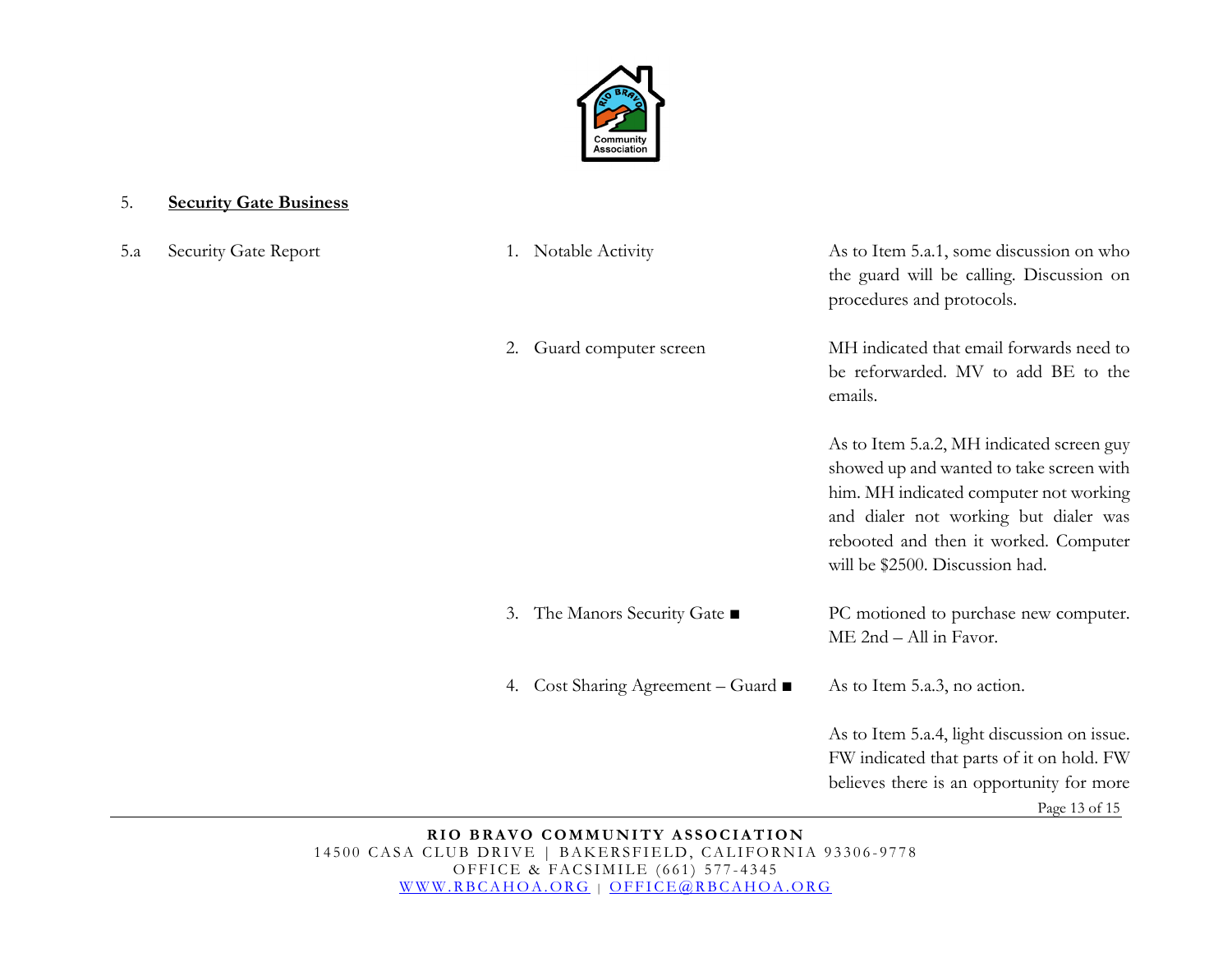

discussion. Rio Bravo Fairways believes RBCC should pay. Casa Club discussed.

Favor

Adjournment of Meeting Time: 6:19 p.m. PC motioned to adjourn. BE 2nd – All in

**Δ** Symbol notates an update to listed item on the posted agenda prior to meeting.

**■** Symbol notates items also set for discussion in Executive Session

Page 14 of 15